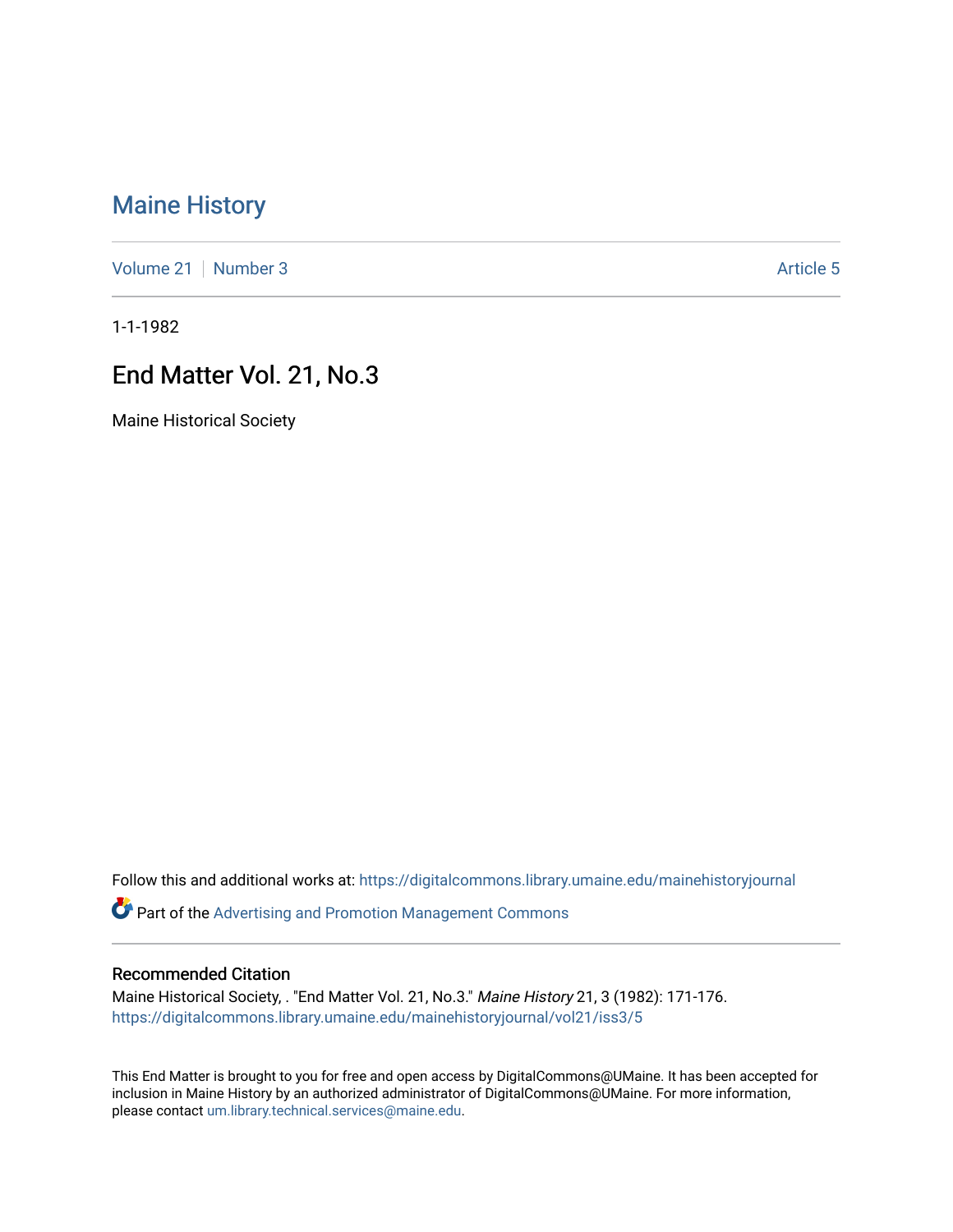#### **MAINE BOOK CATALOG** No. 2

New catalog of 300 additional items of history, genealogy, early printing and the like, including numerous books rarely **offered.** *Price* \$1.00

### **WINTER FARM BOOKS R FD 2, B ox 540** Pittsfield, Maine 04967

Catalog No. 1, with over 300 listings, is also still available at \$1.00. Together, these two catalogs contain over 600 different books and related materials about the State of Maine. In our opinion, the largest such holding currently for sale in the hands of any dealer.

> Tuttle's Catalog #1 Genealogy, Local History and Heraldry

**Describes over 6,500 items including genealogies, town and** county histories, maps, atlases, church histories and related material on families, cities & towns throughout the U.S. and **Canada.** Heraldic bookplate section, English & Irish local history; genealogical reference works, books on surnames, peerage, and more.

Catalog  $\#1 - 230$  pages  $-$  \$4.00

TUTTLE ANTIQUARIAN BOOKS, INC. Post Office Box 541 **Rutland, Vermont 05701**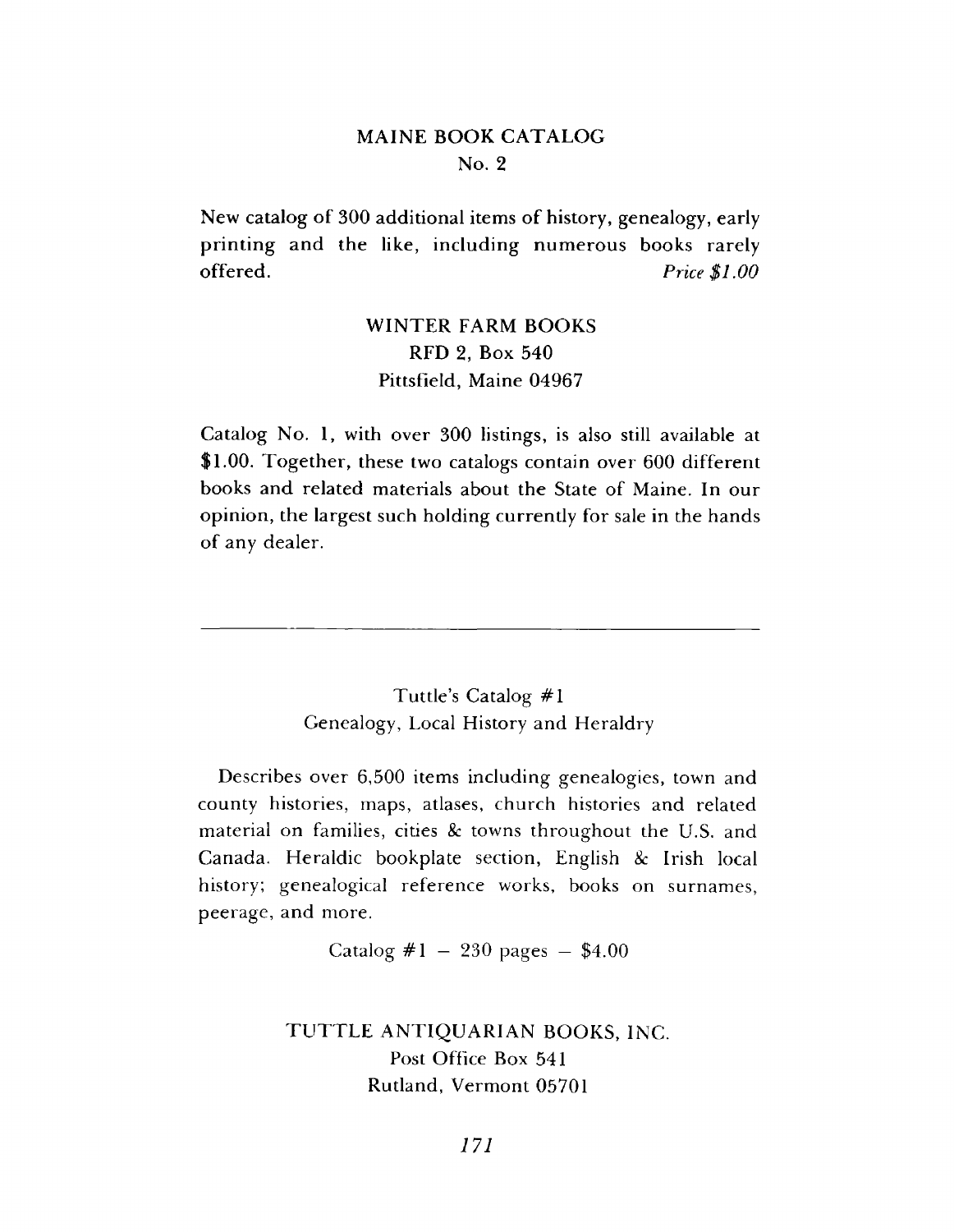Support the Maine League of Historical Societies and Museums and receive

#### MAINE HISTORY NEWS

Maine's only publication covering historical developments in the State.

Subscriptions through membership only.

Dues start at \$10.00

Payable to: The Maine League of Historical Societies and Museums 93 Field Avenue Auburn, Maine 04240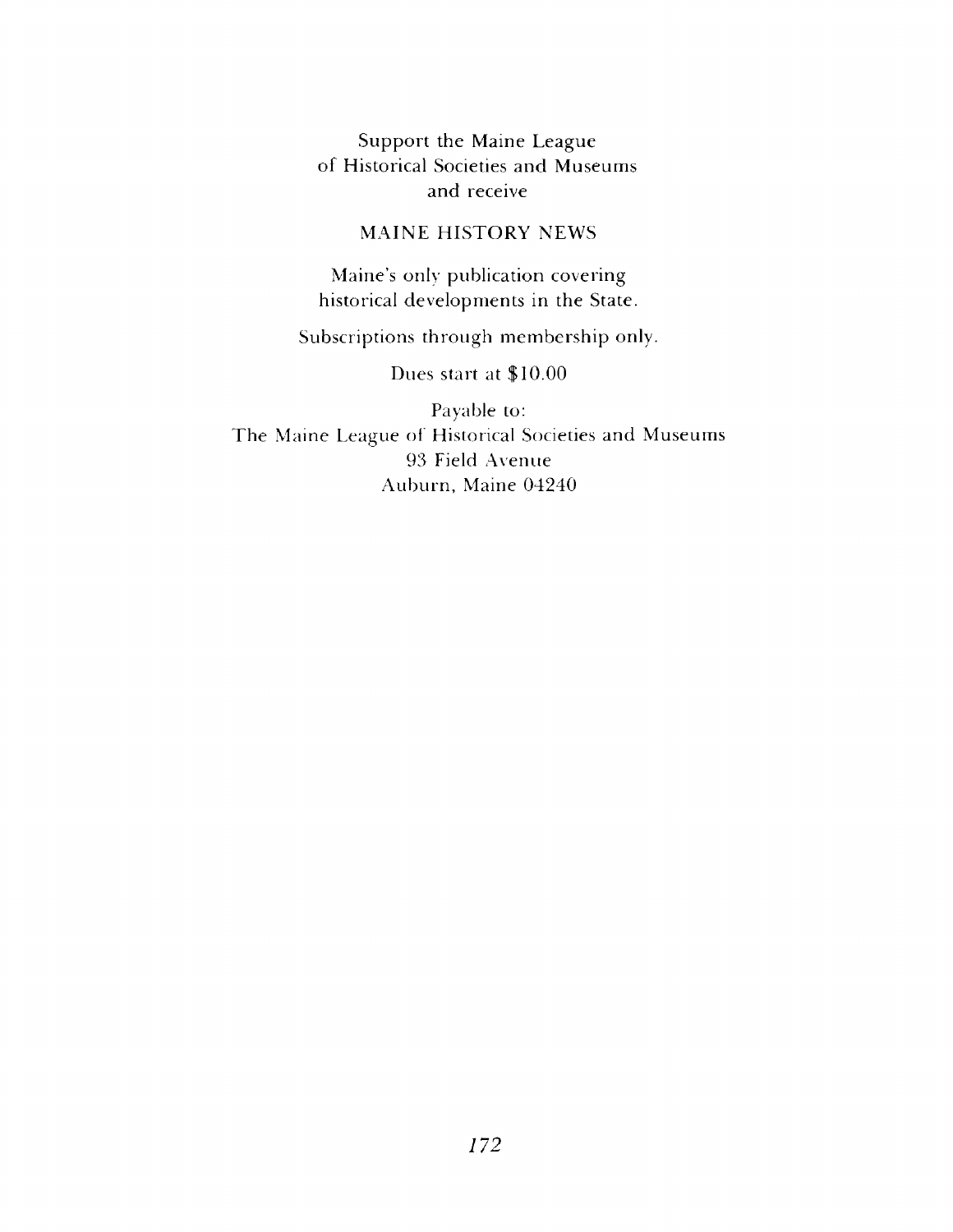## THE LETTERS OF THOMAS GORGES Deputy Governor of the Province of Maine 1640-1643

Edited by Robert E. Moody

xxii, 148 pages. Cloth. \$20.00 Add \$1.50 postage

*Shedding new light on the political, social, religious, and economic problems oj colonial Maine,* The Letters of Thomas Gorges *constitute one of the most significant documentary contributions to the historiography of colonial Maine since the appearance of James Phinney Baxter's* Trelawny Papers in 1884.

> Order from Maine Historical Society 485 Congress Street Portland, Maine 04101

Maine residents add 5% sales tax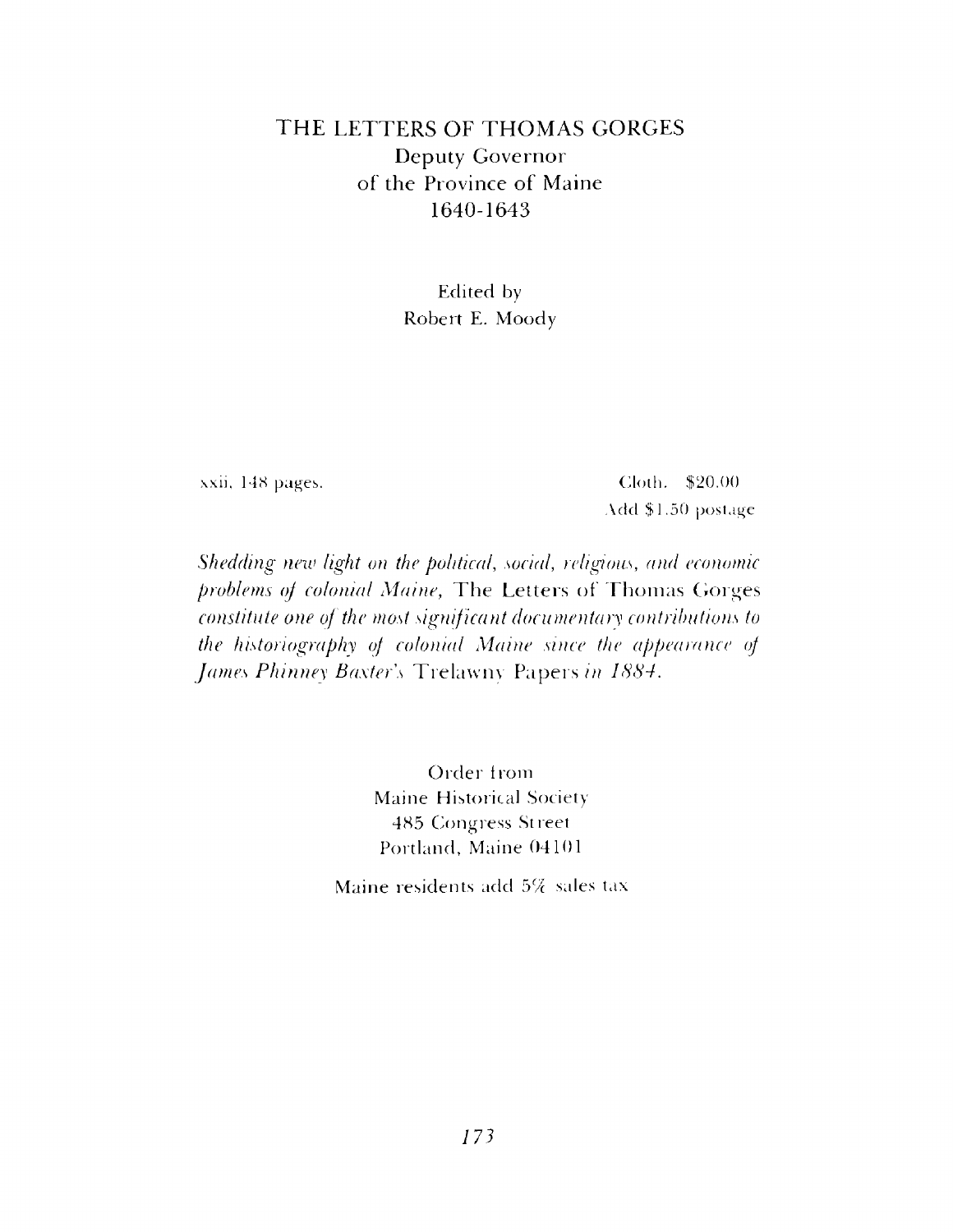#### **GIFT IDEAS**

Books on town and family history make excellent gifts for birthdays, holidays and other special occasions. For the convenience of our members, the Society is stocking a limited number of recent reprint editions of important historical and genealogical works. Available titles include:

### **GENEALOGICAL DICTIONARY OF MAINE AND NEW** HAMPSHIRE, by Noyes, Libby, and Davis. \$25.00.

THE HISTORY OF AUGUSTA, MAINE, by James W. North. \$55.00.

THE HISTORY OF BETHEL, MAINE, 1768-1890, by William B. Lapham. \$45.00.

- THE HISTORY OF DRESDEN, MAINE, by Charles Edward Allen. \$20.00.
- THE HISTORY OF GORHAM, MAINE, by Hugh D. McLellan. \$45.00.

MAINE WILLS, by William M. Sargent. \$45.00.

OLD KITTERY AND HER FAMILIES, by Everett S. Stackpole. \$45.00.

To order, please add \$1.50 for postage and handling and make check or money order payable to Maine Historical Society, 485 Congress Street, Portland, Maine 04101. Maine residents must add 5% sales tax.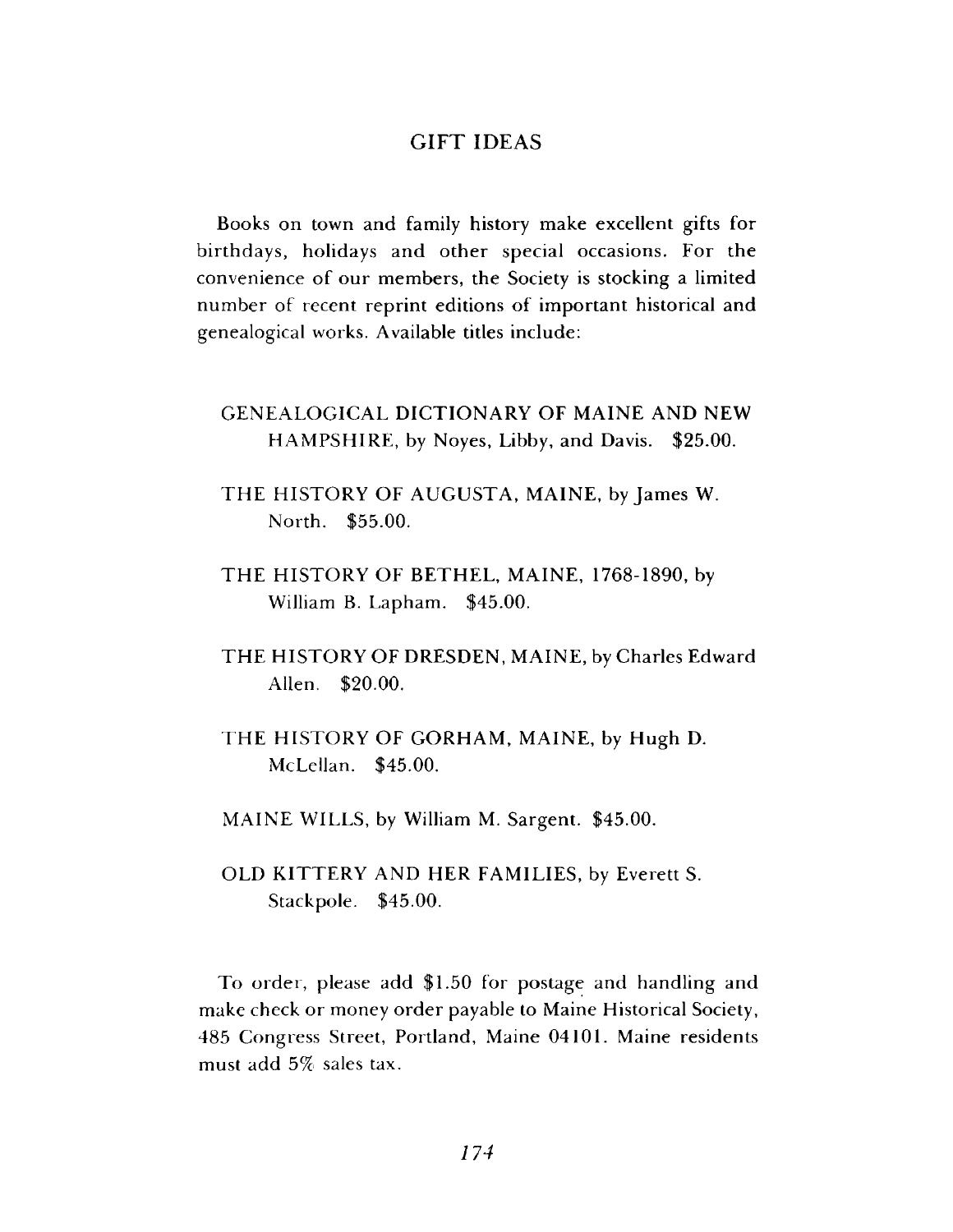

#### CORPORATE MEMBERS

*The generosity of our Corporate Members substantially assists the Society in its efforts to collect, preserve , and make available the historic and cultural resources of Maine.*

**Canal National Bank, Portland Casco Bank & Trust Company, Portland Casco Printing Company, Portland** The C. H. Robinson Paper Company, Portland **Commercial Welding Co., South Portland The Courier-Gazette, Rockland** The Dartmouth Company, Portland **Down East Magazine, Camden Drummond Woodsum Plimpton & MacMahon, Portland** George C. Shaw Company, South Portland **Greater Portland Landmarks, Inc., Portland Guy P. Gannett Publishing Company, Portland, Maine** Hay and Peabody, Portland-Scarborough **International Marine Publishing Company, Camden** L. L. Bean, Inc., Freeport Loring Short & Harmon, Portland **M achias Savings B ank, M achias Maine Central Railroad Company, Portland**